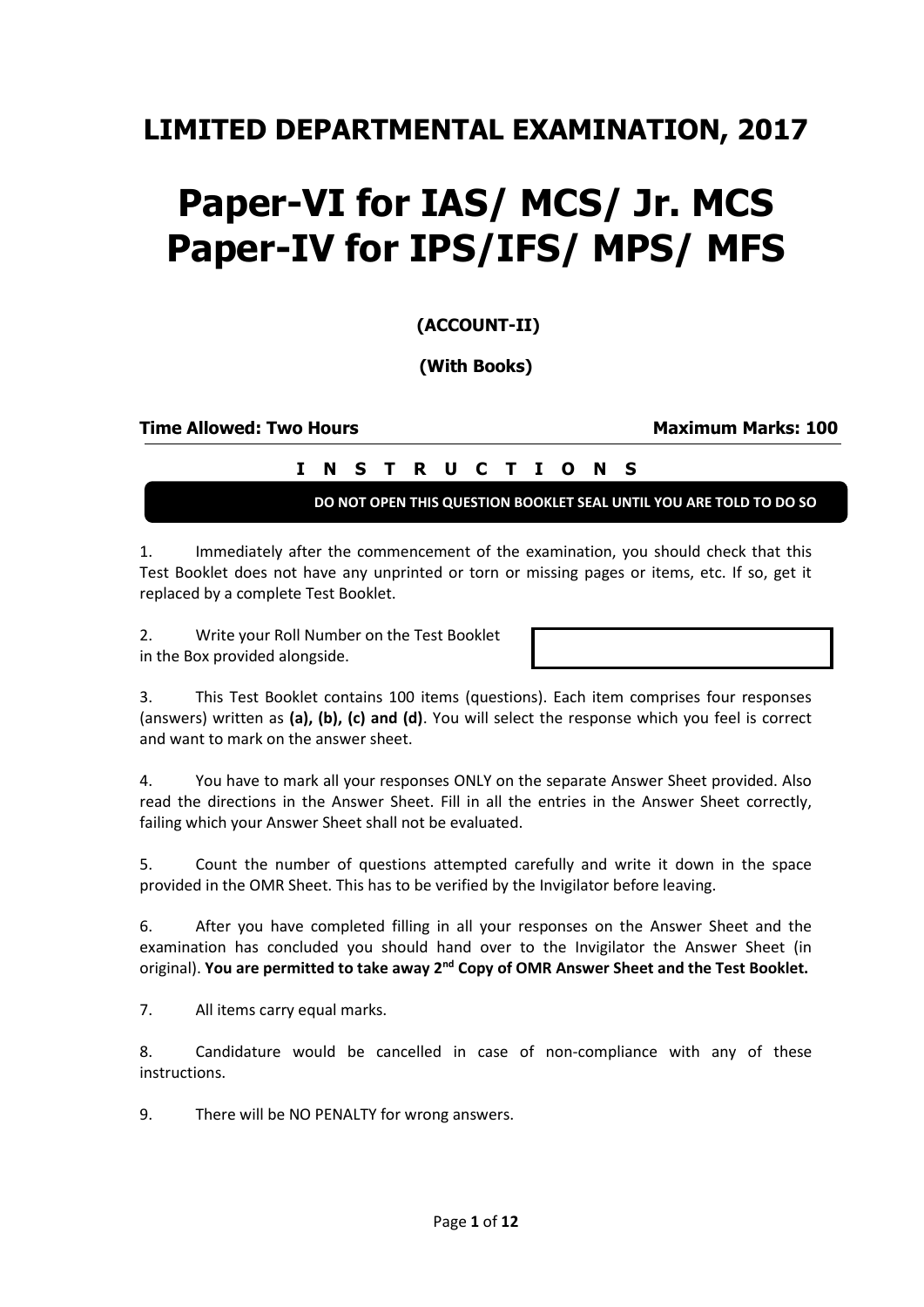## **Question Starts**

1 Permanent post means a post carrying a \_\_\_\_\_ sanctioned without limit of time.

- (a) Definite rate of pay ;
- (b) Variable rate of pay ;
- $(c)$  Both  $(a)$  &  $(b)$  :
- (d) None of the above.

2. Personal pay means additional pay granted to a Government employee -

(a) To save him from loss of substantive pay ;

(b) In exceptional circumstances on other personal considerations ;

- (c) All the above ;
- (d) None of the above.

3. The maximum period for which a person can retain Government accommodation on normal license fee upon transfer to an ineligible office at the same station is -

- (a) Three months ;
- (b) Two months ;
- (c) Six months ;
- (d) 15 days.

4. Which of the following entry is not recorded in the Service Book ?

- (a) Pay fixation ;
- (b) General Provident Fund ;
- (c) Leave ;
- (d) Leave Travel Concession (LTC).

5. Which of the following is not included in duty ?

- (a) Probation time ;
- (b) Training time ;
- (c) Joining time ;
- (d) Leave period.

6. As per recommendations of Sixth Pay Commission, what is the possible date of next increment at the time of promotion if the official opts to get his pay fixed in the higher grade from the date of his promotion ?

- (a) Date of promotion ;
- (b) 1st July of next year ;
- (c) Either (a) or (b) ;
- (d) 1st January of next year.
- 7. The period of wilful absence is
- treated as 'dies non' for
	- (a) Increments ;
	- (b) Leave ;
	- (c) Pension ;
	- (d) All of the above.

8. If an ad-hoc promotion is followed by regular promotion without break, the option may be allowed to the Government employee from the date -

- (a) Regular promotion ;
- (b) Initial appointment to the

higher post ;

- (c) Next increment ;
- (d) None of the above.

9. Employees drawing grade pay of Rs. 5,400/- and above are entitled to Transport Allowance of Rs. 3,200/- plus DA thereon. When the Government employee is absent from Headquarters of posting for a full calendar month, he will be entitled to -

- (a) 'Nil' transport allowance ;
- (b) Full transport allowance ;
- (c) ½ transport allowance ;
- (d) None of the above.

10. Every Government employee shall retire, except exceptional circumstances, from service on the afternoon of the last day of the month in which he attains the age of -

- (a) 58 years ;
- (b) 60 years ;
- (c) 62 years ;
- (d) 65 years.
- 11. Average pay means
	- (a) One month pay ;
	- (b) Average of monthly pay

earned during the 12 complete months ;

(c) Average of monthly pay

drawn during the last ten months of service ;

(d) Pay drawn in the month in which last increment was drawn.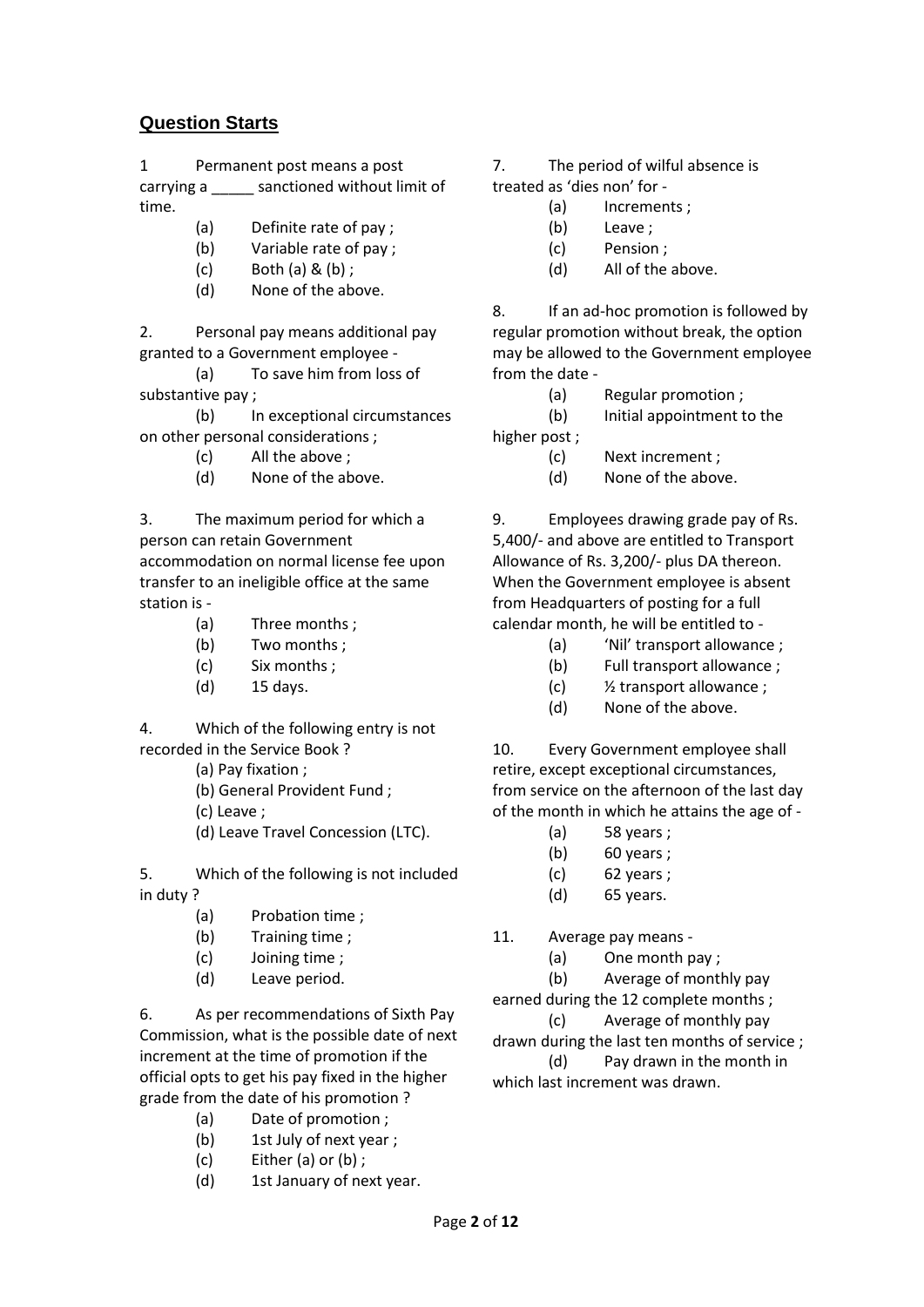12. Duty includes this period of -

- (a) Service not verified ;
- (b) Unauthorised leave ;
- (c) On training ;
- (d) Break in service.

13 Monthly grant made to a

Government employee who is not in receipt of pay or leave salary is -

- (a) Subsistence grant ;
- (b) Substantive grant ;
- (c) Personal grant ;
- (d) Temporary grant.

14. A Government employee will be eligible for increment on 1st July, if he completes his service for -

(a) More than one financial year ;

- (b) More than one calendar year ;
- (c) Six months and above ;
- (d) At least three months.

15. The CCS(RP) Rules, 2008 are effective from -

- $(a)$  01/01/2006 ;
- (b) 01/04/2006 ;
- (c) 01/01/2007 ;
- (d) 01/04/2007.
- 16. License fee is related
	- (a) Government vehicles ;
	- (b) Government accommodation ;
	- (c) Education ;
	- (d) None of the above.

17. If a Government employee is on leave from 25th June to 30th June of a year suffixing holiday on 1st July and resuming duty on 2nd July, his increment will be drawn from -

- (a) 1st July ;
- (b) End July ;
- (c) 1st August ;
- (d) None of the above.

18. Any Government employee may, by giving notice of \_\_\_\_\_\_ in writing to the appropriate authority, retire from the service after he has attained prescribed age -

- (a) Not less than three months ;
- (b) Less than three months ;
- (c) Not less than two months ;
- (d) Less than two months.

19. Service Book is to be shown to the official concerned in -

- (a) Every block of years ;
- (b) Every year ;
- (c) Every six months ;
- (d) Every three months.

20. Extraordinary leave is granted to a Government servant due to his inability to join or rejoin duty or on account of civil commotion the period of leave can be counted for grant of increment under FR -

- $(a)$  26(a);
- $(b)$  26(b);
- $(c)$  22(c);
- (d) 26(e).

21. The Civil Service Regulations [in short CSRs] are intended to define the conditions under which salaries, leave, pension and other allowances are earned by service in the Civil Departments and in what manner they are \_\_\_\_\_\_\_\_\_\_

- (a) calculated ;
	- (b) notified ;
	- (a) arranged ; and
	- (b) issued.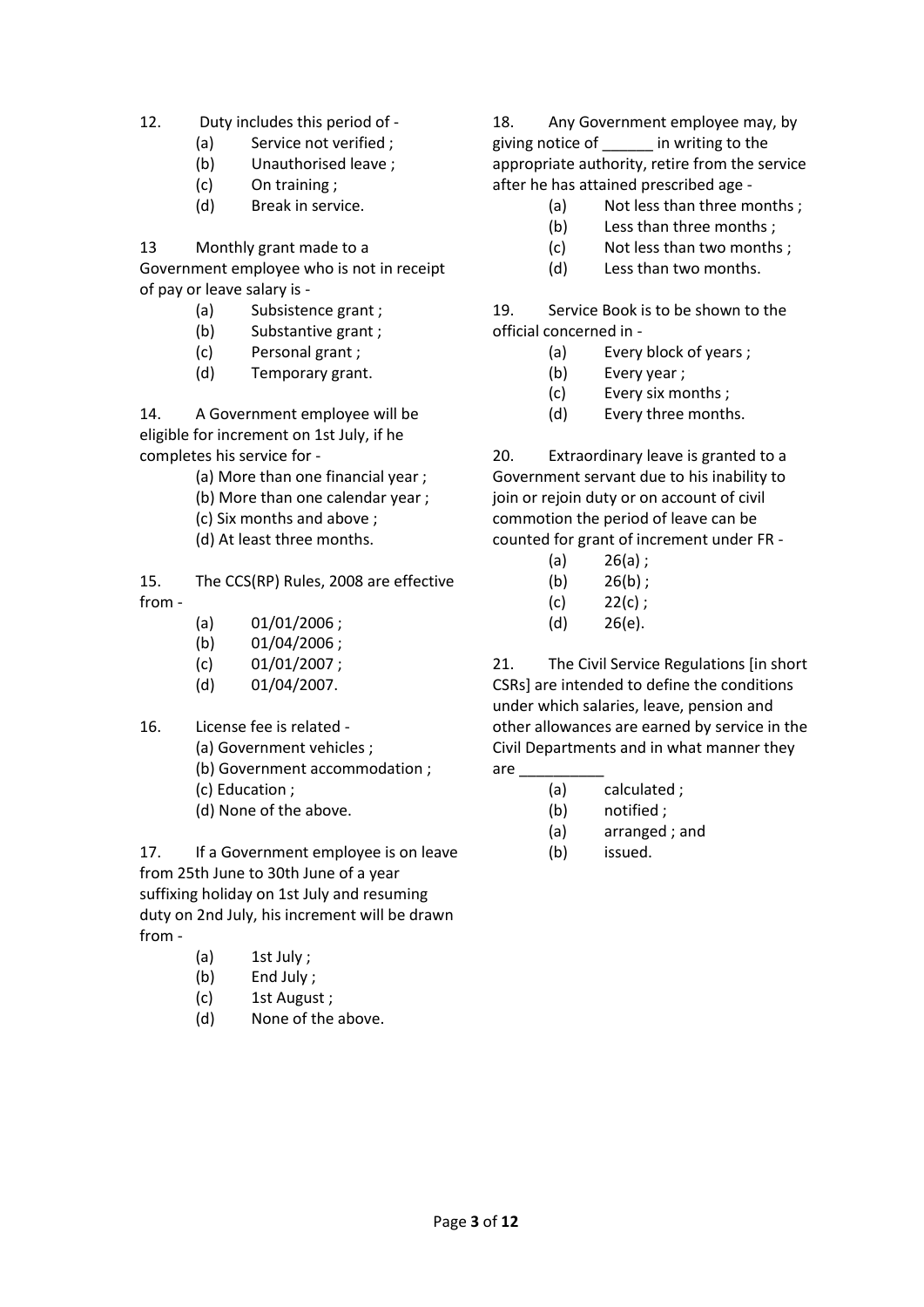22. **Example 22.** Includes besides time spent on duty in India :-

(i) Privilege leave under Subsidiary leave.

(ii) Examination leave under Article 279 and 280, provided that not more than twelve months of such leave can be so reckoned; and that leave under clauses (a) to (c) of Article 280 is not reckoned as Active Service, unless the officer passes the examination for which the leave is granted. Leave under Article 281 also counts as Active Service, provided that the officer successfully passes the examination for which the leave is granted.

(iii) Time spent on the voyage to India by an officer who is recalled to duty before the expiry of any recognised leave out of India provided his return to duty is compulsory.

(iv) For purpose of pension, the period of absence from India of an officer deputed or detailed out of India on duty.

- (a) Active Service ;
- (b) Military Service ;
- (c) Civil Service ;
- (d) Medical Service.

23. No person may be appointed in India to a post in Government service without a medical certificate of health in the prescribed form duly signed by -

- (a) Village Chowkidar ;
- (b) Gazetted Officer ;
- (c) Pradhan ;

(d) Commissioned Medical Officer of Government or by a Medical

Officer.

24. The rules relating to pension for Central Government Civil servant were included mostly in the Civil Service Regulations and the Superior Civil Services Rules until \_\_\_\_

- (a) April, 1950 ;
- (b) April, 1951 ;
- (c) April, 1952 ;
- (d) April, 1953.

25. Subject to the provisions of Article \_\_\_\_, the rules in this Chapter apply to all persons in civil employ (and to all persons employed in civil capacity under the Army Department) whether their employment is permanent, temporary or casual and whether remunerated by fixed pay or by piece works rates :

- (a) 720 ;
- (b) 721 ;
- (c) 722 ;
- (d) 723.

26. An officer's claim to pay and allowances is regulated by the rules in force at the time in respect of which the pay and allowances are earned and claim to leave by the rules in force at the time leave is applied for and

- (a) Allowed ;
- (b) Approved ;
- (c) Granted ;
- (d) Decided.

27. Under proviso to Article of the Constitution of India, the power to make rules regulating the recruitment and conditions of service of persons appointed to public services and posts in connections with the affairs of the Union vests in the President or such persons as he may direct.

- $(a)$  116;
- (b) 162 ;
- $(c)$  166;
- (d) 309.

28. Salary means the average of the salary which an officer has earned during so much of the three years preceding the day on which he gives up office as he has passed on duty or on privilege leave.

- (a) Average ;
- (b) Leave ;
- (c) Monthly ;
- (d) Approved.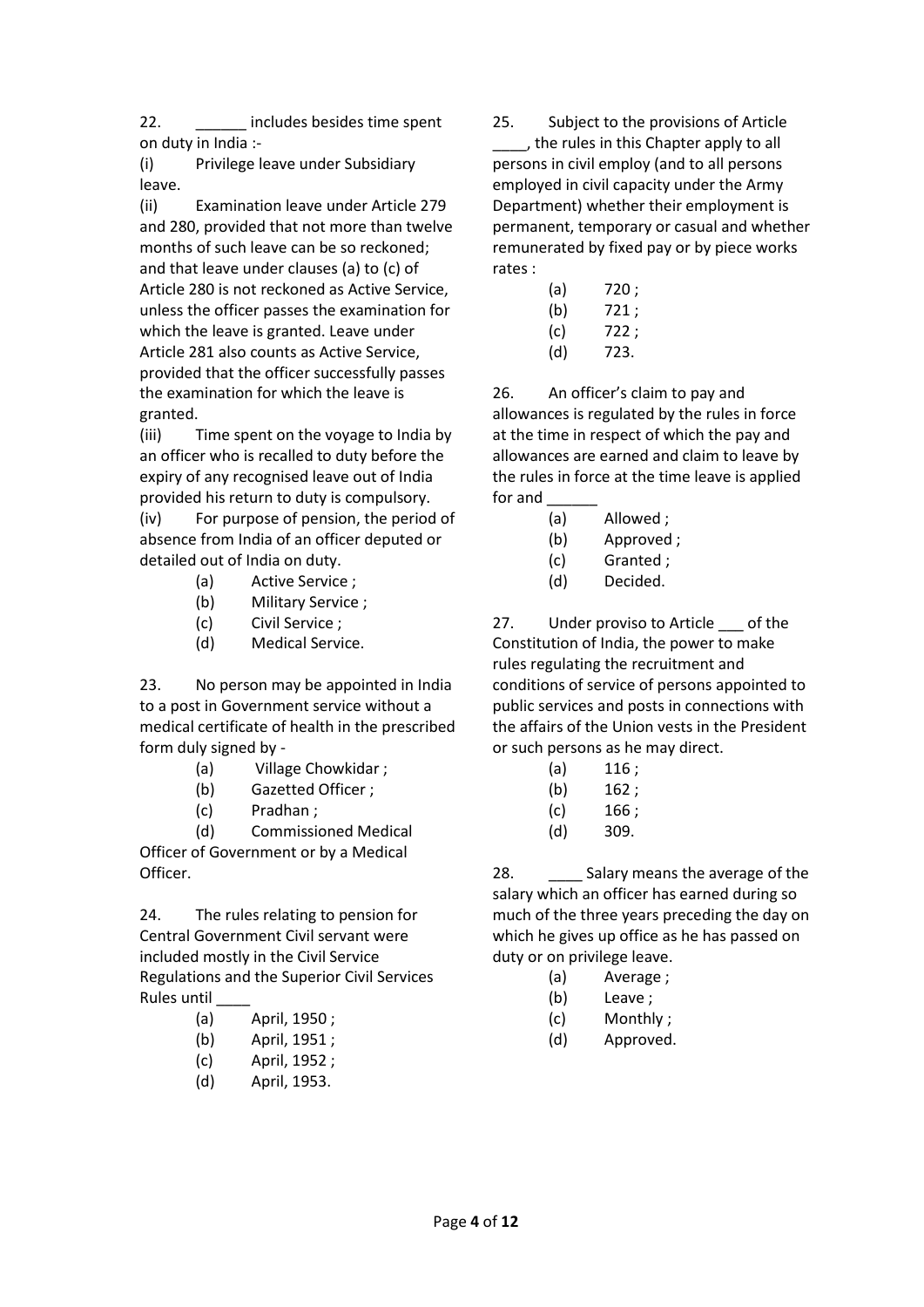29. Barrister means a practising Barrister of England or Ireland and a practising member of the Faculty of Advocates of the Court of Session of Scotland. It does not include a person who, though Barrister, has never practised the profession of

- (a) Advocate ;
- (b) Law :
- (c) Legal ;
- (d) Barrister.

30. 'Month' means a \_\_\_\_ month.

- (a) Solar ;
- (b) Lunar ;
- (c) Gregorian ;
- (d) Calendar.

31 Who is the Prescribed Authority with respect to Group – A Officer, to order for a full and complete statement regarding acquired movable and immovable property?

- (a) The Government ;
- (b) Head of the Department ;
- (c) Head of Office ;

(d) Comptroller & Auditor General of India.

32. Which Rule under CCS (Conduct) Rules prescribes the forms specified in the Schedule for submission of movable and immovable property return ?

- (a) Rule 18(1) ;
- (b) Rule 14(1) ;
- (c) Rule 16(2) ;
- (d) Rule 114.

33. Whether, participation in auction and bidding by a Government servant is allowed, when the auction is conducted by his own Office or Ministry ?

- (a) It is allowed ;
- (b) It is prohibited :

(c) Prior sanction needs to be obtained ;

(d) Direct participation only is not allowed.

34. Whether it is needed to scrutinize regularly the returns submitted by officers of Central Secretariat Service and Cabinet Secretariat Service ?

(a) No need to scrutinize regularly ;

(b) It should be scrutinized immediately after submission ;

(c) It is to be scrutinized when new items are added in the return ;

(d) It is to be scrutinized once in two years.

35. When can a Government servant having a spouse living, enter into or contract a marriage with any person ?

(a) When such marriage is permissible under the personal law of the Government servant ;

(b) If the first spouse has given her consent / permission ;

(c) With the permission of children ;

(d) With the permission of the parents of the living spouse.

36. Which of the following need not be submitted as return of assets and liabilities, by a Government servant during his entry into the Government service ?

(a) Immovable property inherited or owned or acquired by him ;

(b) Shares, debentures and cash in bank ;

- (c) Other movable property ;
- (d) Utensils, crockery and books.

37. Under which of the following circumstances should a Government servant report to the Authority, while entering into a transaction of a movable property ?

(a) If he value of the property exceeds two months' basic pay ;

(b) If the value of the property exceeds one month's basic pay ;

(c) If the value of the property exceeds three months' basic pay ;

(d) None of the above.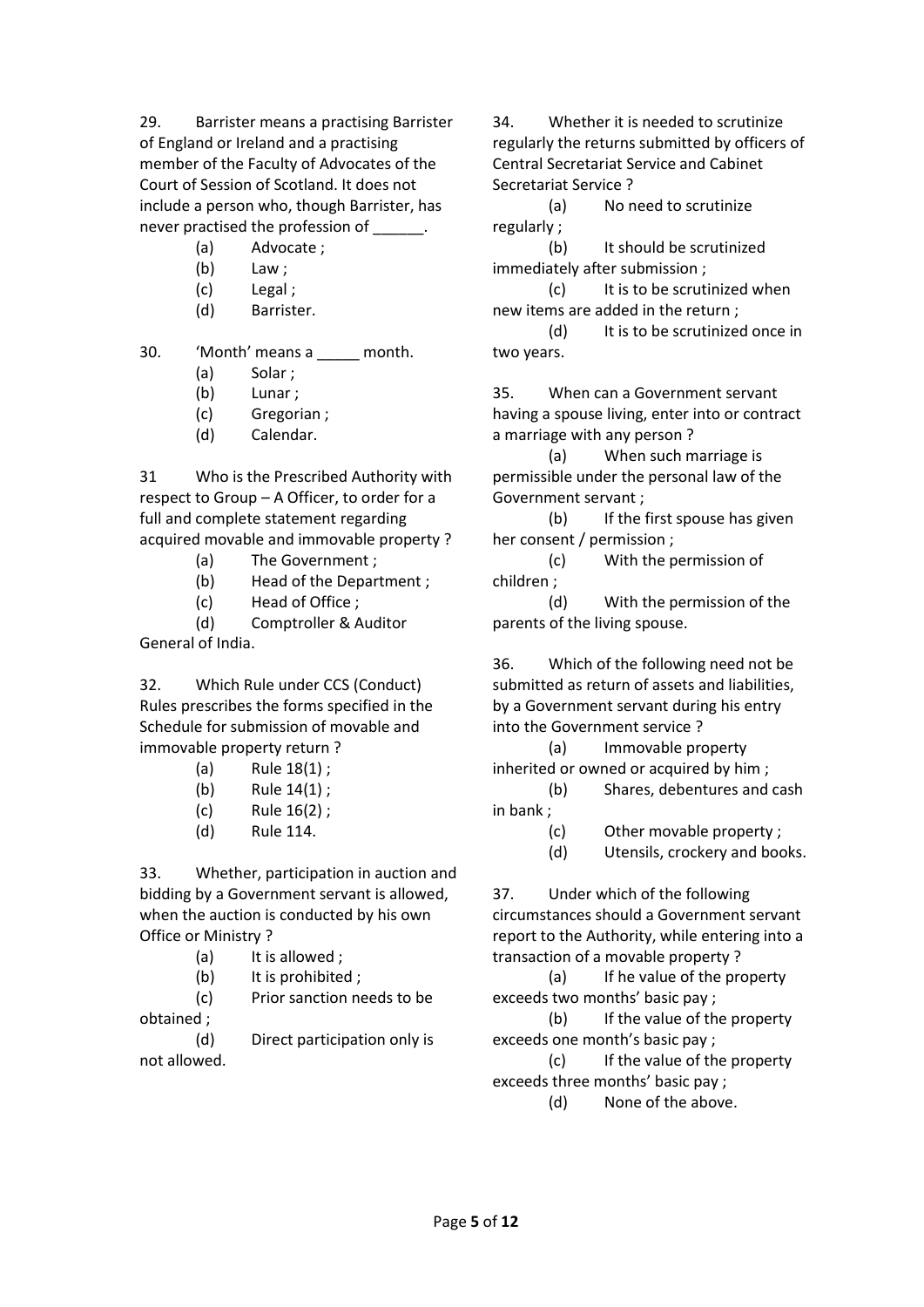38. Whose certificate of valuation submitted by a Government servant could be accepted when a building is constructed at a cost not exceeding Rs. 10,000/- in a village ?

(a) Certificate of valuation from Civil Engineer of Government Department ;

(b) Certificate of valuation from Tahsildar ;

(c) Certificate from retired Civil Engineer, who is doing he practice ;

(d) Certificate from the Legislative Assembly Member of that area.

39. What is the upper monetary limit for a Government servant (Group 'A' and 'B'), for initiation of transaction in shares, debentures, etc., with the Prescribed Authority ?

(a) If the total transaction in shares, debentures, etc., exceeds Rs. 50,000 ;

(b) If the total transaction in shares, debentures, etc., exceeds Rs. 25,000 ;

(c) If the total transaction in shares, debentures, etc., exceeds Rs. 15,000 ; (d) If the total transaction in

shares, debentures, etc., exceeds Rs. 20,000 ;

40. What is the prescribed limit for undertaking a repair / minor construction work in respect of any immovable property belonging to a Government servant for which prior intimation to the prescribed authority is necessary ?

(a) If the estimation exceeds Rs. 10,000 ;

(b) If the estimation exceeds Rs. 5,000 ;

(c) If the estimation exceeds Rs. 2,000 ;

(d) If the estimation exceeds Rs. 7,500 ;

41 The date on which Central Civil Service (Classification, Control & Appeal) Rules, 1965 came into force is -

- (a) 1st January ;
- (b) 1st April ;
- (c) 1st June ;
- (d) 1st December.

42. Central Government Civil posts are classified into \_\_\_\_ after implementations of 6th Central Pay Commission -

- (a) Two ;
- (b) Three ;
- (c) Four ;
- (d) Five.

43. Name the Authority for appointment to Group 'A' services and posts of the Union without delegating any other authority -

- (a) Governor ;
- (b) President ;
- (c) Vice President ;
- (d) Head of the Department.

44. Suspension of Government servant means -

| (a)     | A kind of penalty;       |
|---------|--------------------------|
| (b)     | Temporary withdrawal of  |
| duties; |                          |
| (c)     | Attending office without |
| salary; |                          |

(d) None of the above.

45. A Government servant is deemed to have been placed under suspension, if he is detained in custody for a period exceeding -

- (a) 24 hours ;
- (b) 12 hours ;
- (c) 36 hours ;
- (d) 48 hours.

46. Name the authority competent to place a Government servant under suspension -

- (a) Appointing / Disciplinary
- Authority ;
	- (b) Inquiry Authority ;
	- (c) Leave Sanctioning Authority ;

(d) Subordinate Authority of a

Government servant.

47. Who is the competent authority for appointment of an Inquiry Officer in a Department proceedings ?

- (a) Head of Department ;
- (b) Presenting Officer ;
- (c) Head of Office ;
- (d) Disciplinary Authority.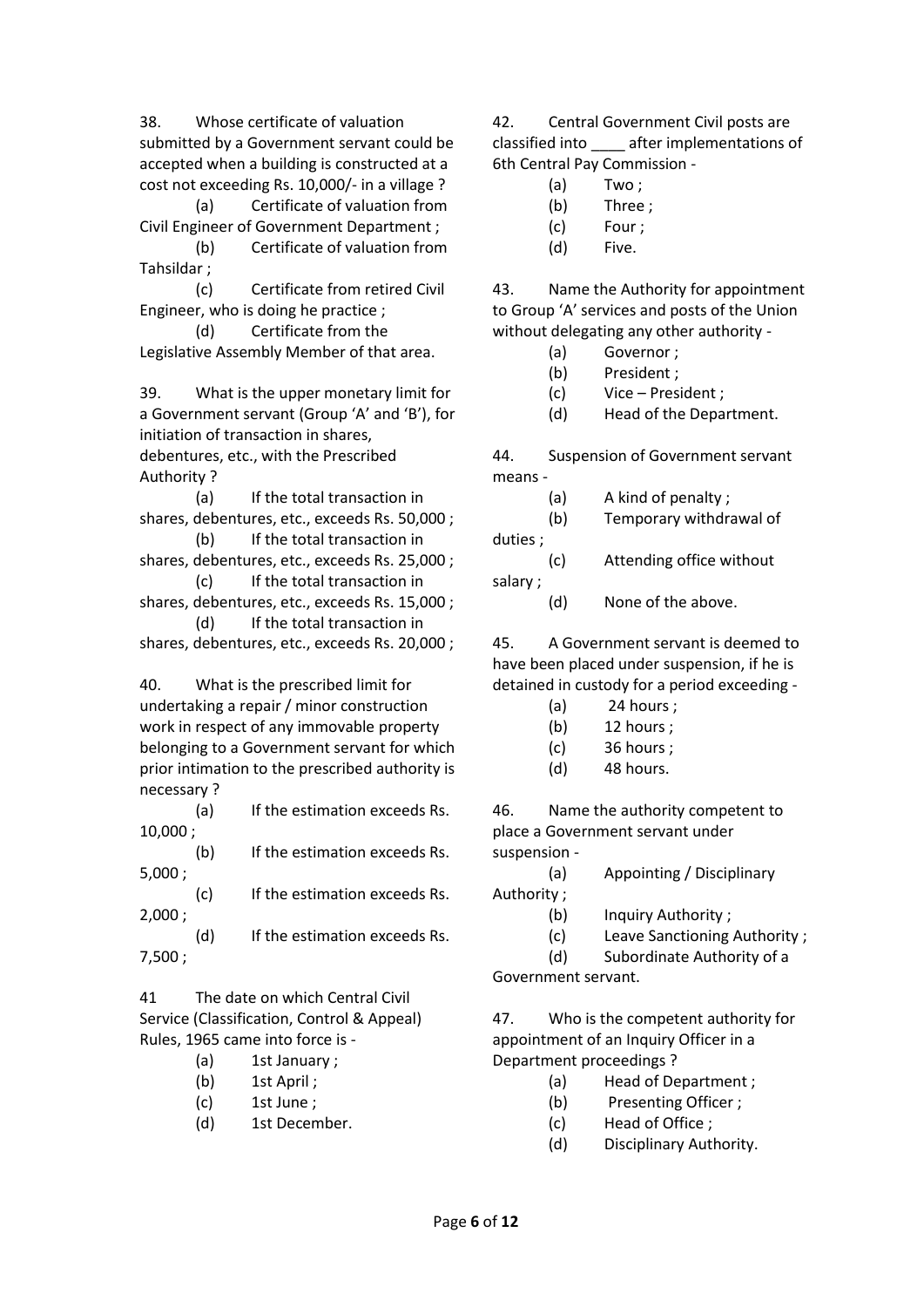48. What is the role of an Inquiry Officer in a Departmental Enquiry ?

- (a) To give an evidence ;
- (b) To assist the Charged Officer ;

(c) To conduct an inquiry

independently ;

(d) To frame charges against a delinquent official.

49. Normally who can sign the memorandum of charges in respect of a major penalty ?

- (a) Appointing Authority ;
- (b) Disciplinary Authority ;
- (c) Head of the Department ;
- (d) Head of Office.

50. Can the delinquent official be permitted to inspect the documents to admit or deny his guilt ?

(a) Inspection of document is permitted ;

(b) Optional ;

(c) Inspection of documents not

permitted ;

(d) At his request.

51. A post to be created, may be a permanent post or a temporary or a post.

- (a) Ad hoc ;
- (b) Non-permanent ;
- (c) Non-temporary ;
- (d) Tenure.

52. Permanent post means a post carrying a \_\_\_\_\_ rate of pay sanctioned without limit of time.

- (a) Definite ;
- (b) Fixed ;
- (c) Maximum ;
- (d) Minimum.

53. Temporary post means a post carrying a definite rate of pay sanctioned for  $a$  \_\_\_\_ time.

- (a) Fixed ;
- (b) Short ;
- (c) Long ;
- (d) Limited.

54. Tenure post means a permanent post which an individual may not hold for more than a limited period.

- (a) Person ;
- (b) Employee ;
- (c) Layman ;
- (d) Government servant.

55. The general provisions relating to creation of posts and the powers delegated to various authorities in regard to creation of posts are contained in the General Financial Rules, \_\_\_ and the Delegation of Financial Powers Rules, 1978 as amended from time to time and various instructions issued by the Ministry of Finance (Department of Expenditure) and the Department of Personnel and Training.

- (a) 1963 ;
- (b) 1974 ;
- (c) 1975 ;
- (d) 2005.

56. Subject to the restrictions contained in the General Financial Rules, 2005, Ministries of the Central Government, Administrators and Heads of Departments enjoy the powers to create permanent as well as temporary posts vide Rule of the DFP Rules, 1978, in accordance with the provisions contained in Schedules II and III of the said Rules (reproduced below), and instructions issued by the Ministry of Finance from time to time.

- $(a) 5;$
- $(b) 8;$
- $(c)$  10;
- (d) 13.

57. An authority competent to create a post under the provisions of this \_\_\_\_ shall also be competent to continue it beyond the specified period, provided specific budget provision exists in this regard.

- (a) Chapter ;
- (b) Para ;
- (c) Paragraph ;
- (d) Schedule.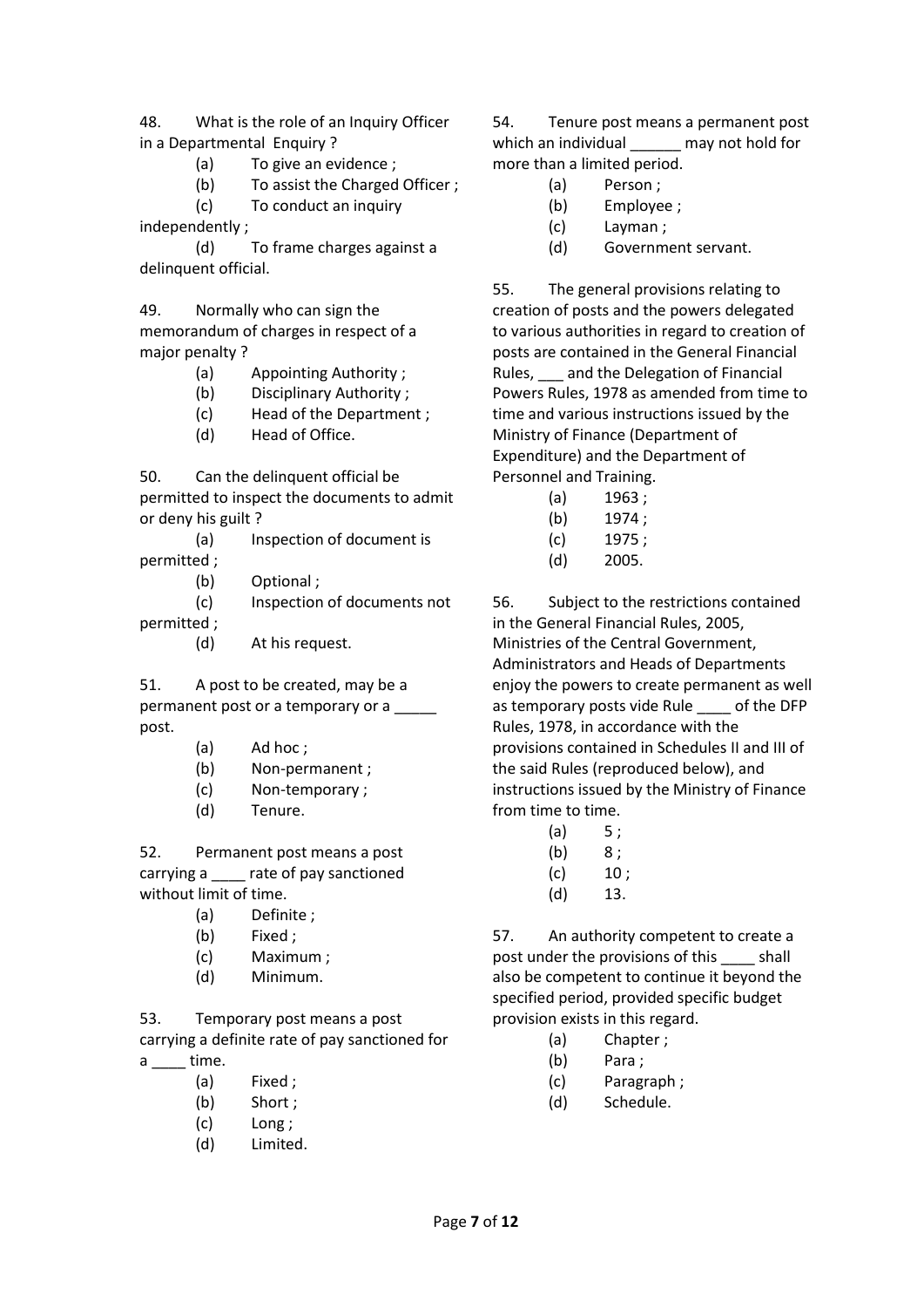58. Notwithstanding anything contained in DFP Rules, no post shall be created in the Secretariat Office of a Department of the Central Government unless the scale or rate of pay on which the post is created has been approved by the \_\_\_\_\_\_ for a post of similar character under the Central Government.

- (a) Parliament ;
- (b) Legislature ;
- (c) Council of Ministers ;
- (d) President.

59. The power conferred on a subordinate authority to create a permanent post may be exercised in creating similar

post for the purpose of accommodating the lien of a Government servant who, though entitled to hold a lien against regular permanent post, cannot be so accommodated because of non-availability of such a post.

- (a) Temporary ;
- (b) Tenure ;
- (c) Ad hoc ;
- (d) Supernumerary.

60. In all permanent Departments, other than the Posts and Telegraph Department, the administrative Ministries / Departments may, if they are satisfied that the temporary posts are required for work of a permanent nature, convert with the approval of the respective Internal Financial Advisors, \_\_\_ of such posts into the level the Deputy Secretaries, including Class IV posts, into permanent ones provided they have been in existence for a continuous period of not less than 3 years.

- $(a)$  25%;
- $(b)$  50%;
- (c) 75% ;
- (d) 90%.

61. Standard of financial propriety include -

(a) To exercise vigilance in respect of expenditure incurred from public money in the same manner as a person of ordinary prudence would exercise in respect of his own money ;

(b) The expenditure should not be prima facie more than the occasion demands ;

(c) An authority must not sanction any expenditure that enures directly or indirectly to its own advantage ;

(d) All of the above.

62. The duties and responsibilities of a Controlling Officer in respect of funds placed at his disposal are to ensure that -

(a) The expenditure does not exceed the budget allocation ;

(b) The expenditure is incurred for the purpose for which funds have been provided ;

(c) Adequate control mechanism is functioning in the department to prevent, detect errors and irregularities in the financial proceedings and to guard against waste and loss of public money ;

(d) All of the above.

63. Rule of GFR, 1963 provides that all rules, sanctions or orders shall come into force from the date of issue unless any other date is specified therein.

- $(a)$  41;  $(b)$  42;
- $(c)$  43;
- (d) 44.

64. An order sanctioning creation of a temporary post should specify -

(a) The sanctioned duration of the post ;

(b) The date from which it is to be created ;

- (c) Both (a) & (b) above ;
- (d) None of the above.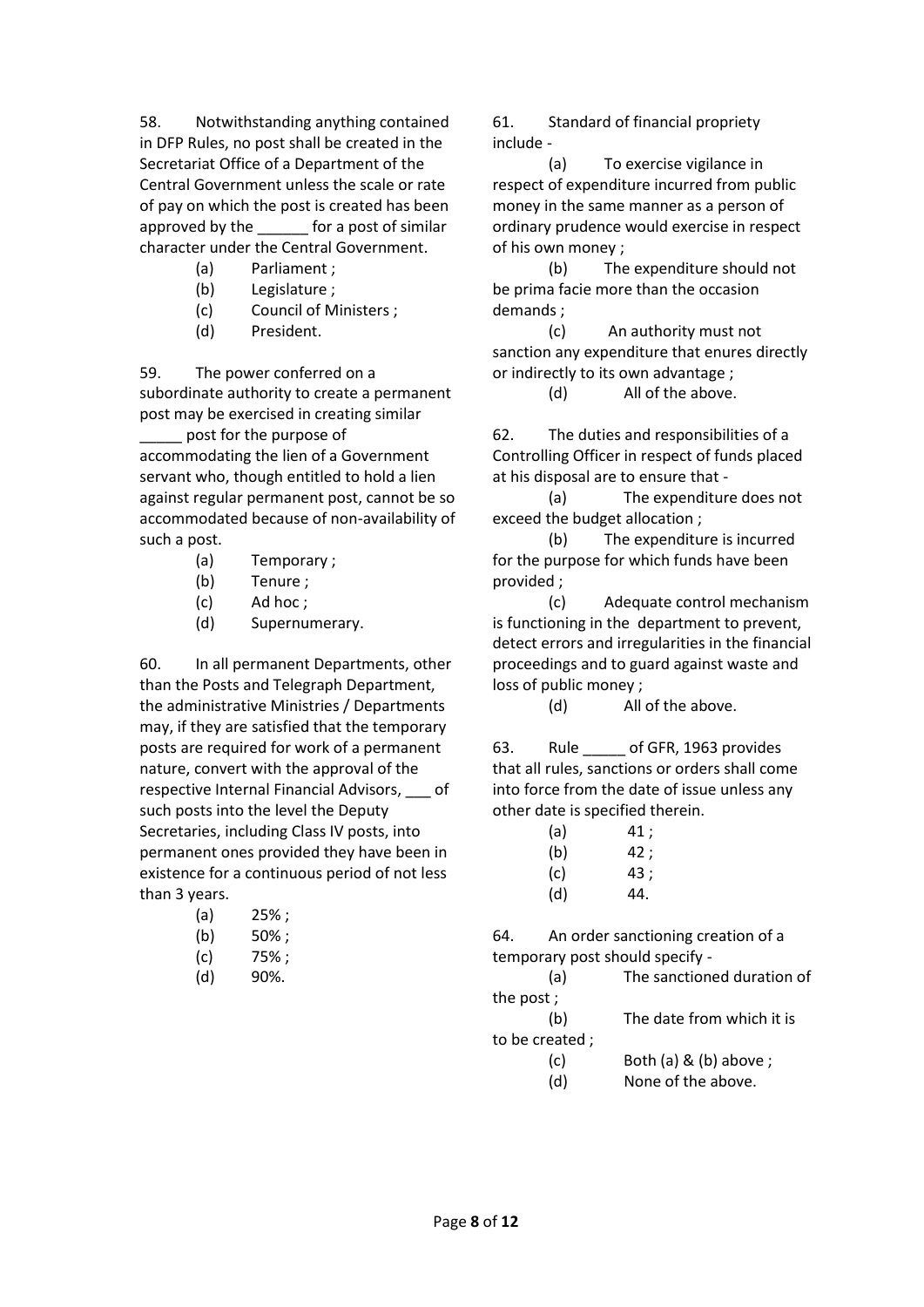65. All orders conveying sanctions to expenditure of a definite amount are required to be expressed in -

- (a) Figures ;
- (b) Words ;
- (c) Either (a) or (b) ;
- (d) Both (a) & (b).

66. Which of the following sanctions is to be endorsed to the Audit Officer :

(a) Sanctions relating to appointment or promotion or transfer of Government Officers ;

(b) Sanctions relating to creating or continuation or abolition of posts ;

(c) Sanctions for handing over charge and taking over charge ;

(d) All of the above.

67. Which of the following sanctions is not to be endorsed to the Audit Officer :

(a) Sanctions of routine nature issued by Heads of Subordinate Offices ;

(b) Sanctions issued by Ministries / Departments proper and under powers of a Head of Department ;

(c) Sanctions relating to grant of advances to Government employees ;

(d) Sanctions relating to payment or withdrawal of GPF advance to Government employees.

68. A sanction for any fresh charge shall, unless specifically renewed, lapse if no payment in whole or in part has been made during a period from the date of issue of such sanction.

- $(a)$  1 month;
- (b) 3 months ;
- $(c)$  12 months;
- (d) 18 months.

69. A sanction for purchase of store shall not lapse, even if no actual payment has been made during a period of one year from the date of issue of sanction -

(a) If the tenders have been invited within one year from the date of issue of sanction ;

(b) If the tenders have been accepted within one year from the date of issue of sanction ;

(c) If the indent has been placed on the Central Purchase Organisation within one year from the date of issue of sanction ;

(d) Both (b) & (c) above.

70. Any loss or shortage of public moneys, departmental revenue or receipts, stores or other property, held by or on behalf of Government shall be immediately reported to -

(a) The next higher authority ;

(b) The Statutory Audit Officer

(c) The concerned Principal

Accounts Officer ;

(d) All of the above.

71. "Accountant General" means the head of an office of accounts subordinate to the –

(a) President of India ;

(b) Comptroller and Auditor General of India ;

(c) Prime Minister of India ;

(d) Finance Minister of India.

72. "State". except where it appears otherwise from the context, refers to State included in the -

(a) First Schedule to the Constitution of India ;

(b) Eight Schedule to the Constitution of India ;

(c) Tenth Schedule to the Constitution of India ;

(d) Twelfth Schedule to the Constitution of India.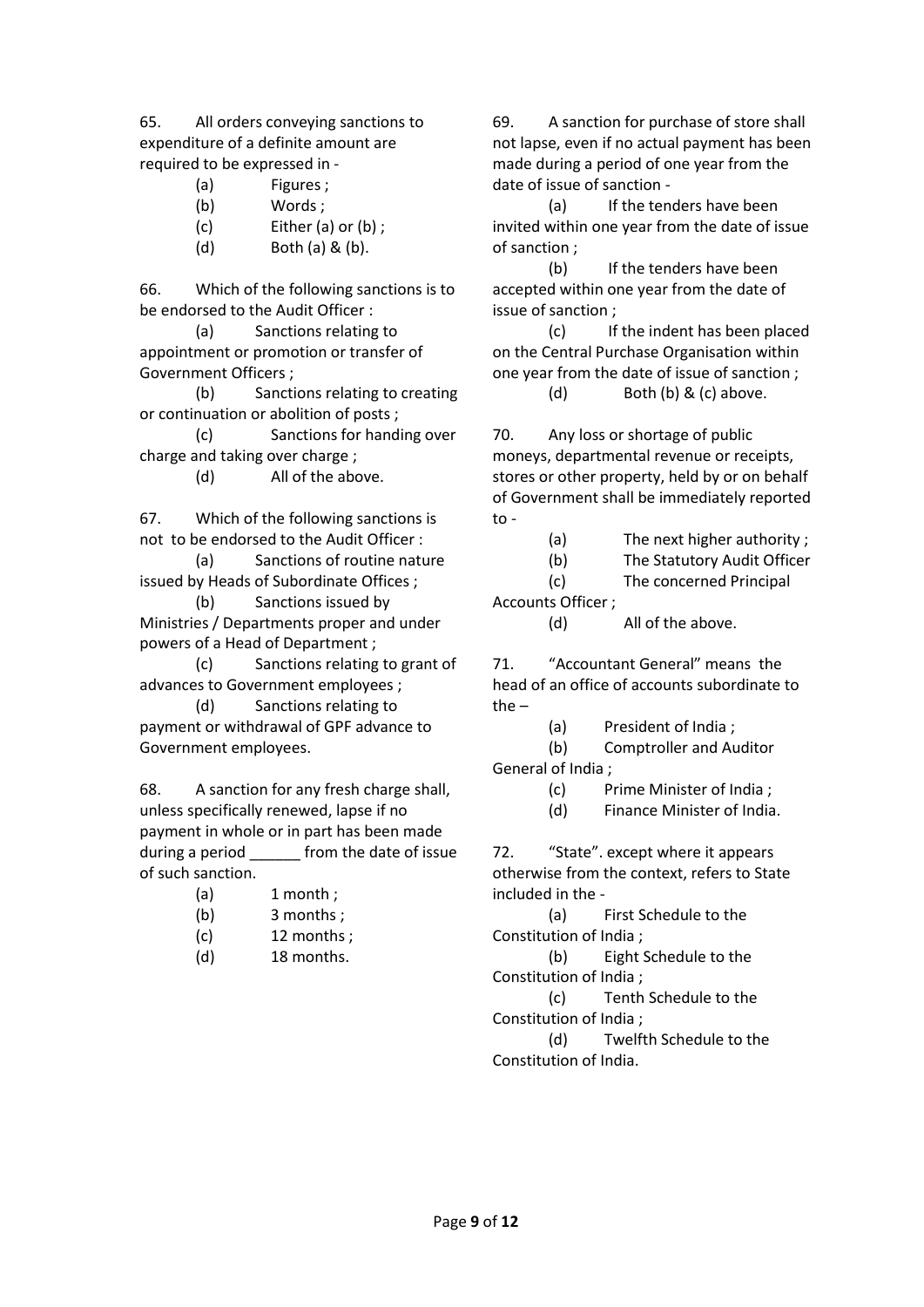73. The Comptroller & Auditor General of India derives his powers and duties in relation to the Accounts of the Union and of the Sates from -

(a) Article 116 of the Constitution of India ;

(b) Articles 149 and 150 of the Constitution of India ;

(c) Article 162 of the Constitution of India ;

(d) Articles 166 and 309 of the Constitution of India.

74. The Central Government and each of the State Governments have made separate agreements with the Reserve Bank of India by virtue of which the general banking business of the Governments (in which business is included the receipt, collection, payment and remittance of moneys on behalf of Government) is carried on and transacted by the Bank in accordance with and subject to the provisions of the agreement and of the Reserve Bank of India Act,

- (a) 1922 ;
- (b) 1934 :
- (c) 1947 ;
- (d) 1950.

75. A statement of closing balance of each Government in the books of the Bank after taking into account all cash transactions in all the offices, branches and agencies of the Bank and the adjusting transactions in its own books is forwarded by the Central Account Section to the Accountant General concerned, at the close of the accounts of -

- (a) each month ;
- (b) three months ;
- (c) six months ;
- (d) twelve months.

76. The annual accounts of each State Government and the Appropriation Accounts are submitted to the Governments of the respective State in pursuance of the provisions of paragraph 11(4) of the Audit and Accounts Order,

| (a) | 1920; |
|-----|-------|
|     |       |

- $(b)$  1936;
- (c) 1949 ;
- (d) 1964.

77. The annual accounts of the Central, State and Union Territory Governments which the Comptroller and Auditor General is required to render shall record transactions which take place during a financial year running from -

- (a) 1st January to 31st December
- (b) 1st April to 31st March ;
- (c) 1st July to 30th June ;
- (d) 1st October to 30th

September.

78. The Accounts of Government kept in India shall be maintained in -

- (a) British currency ;
- (b) Indian currency ;
- (c) Burmese currency ;
- (d) Pakistani currency.

79. Each Major Head is allotted a Code which consists of a four digit Arabic number w.e.f. -

- (a) 01/01/1973 ;
- (b) 01/01/1986 ;
- (c) 01/01/1987 ;
- (d) 01/04/1987.

80. Under Article 150 of the Constitution the accounts of the Union and of the States shall be kept in such form as the Comptroller and Auditor General may prescribe with the approval of the -

- (a) Speaker of the Parliament ;
- (b) President ;
- (c) Controller General of Accounts ;
- (d) Controller of Accounts.

81. "Accountant General" means the head of an office of accounts subordinate to the –

- (a) President of India ;
- (b) Comptroller and Auditor

General of India ;

- (c) Prime Minister of India ;
- (d) Finance Minister of India.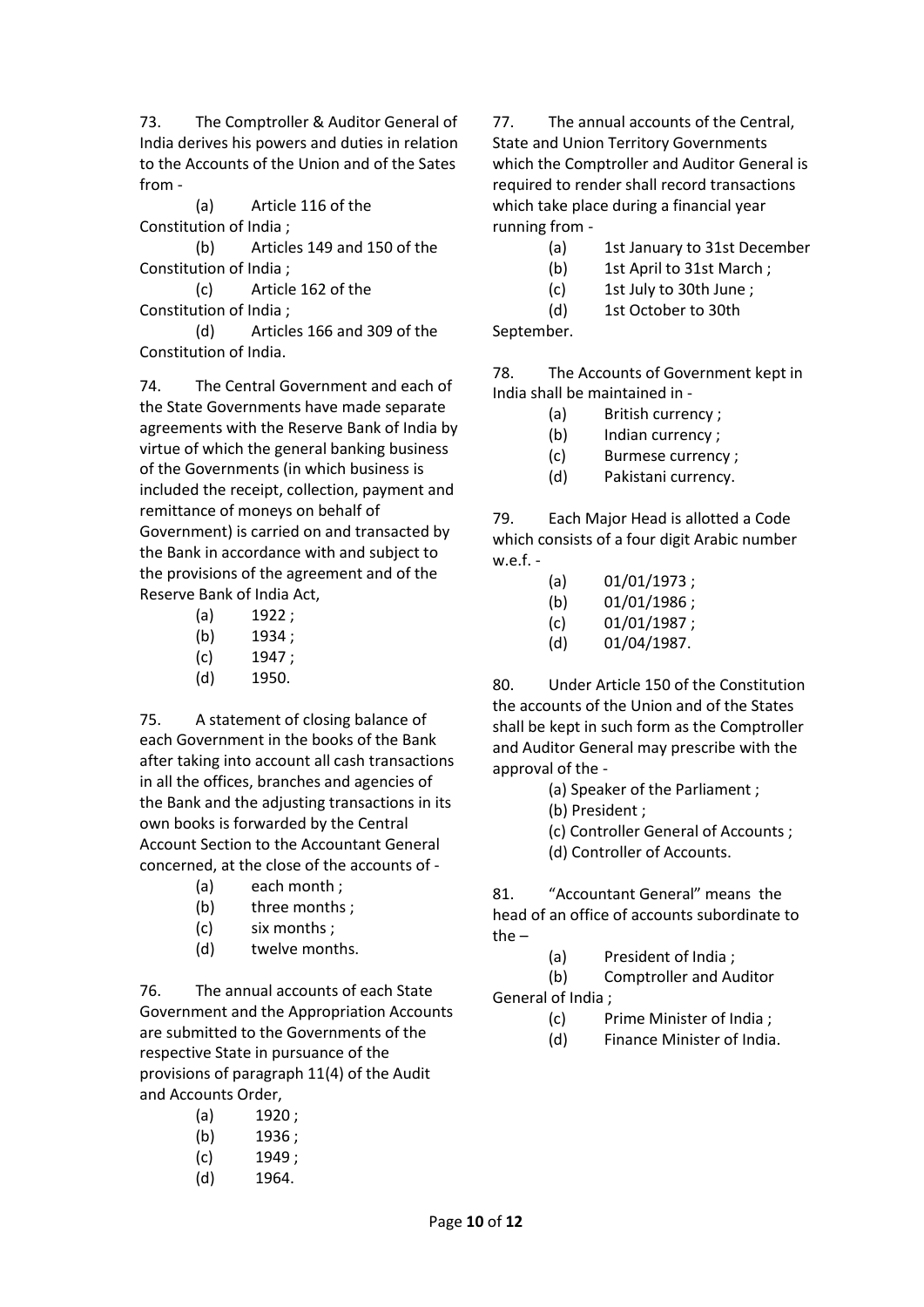82. "State". except where it appears otherwise from the context, refers to State included in the -

(a) First Schedule to the Constitution of India ;

(b) Eight Schedule to the Constitution of India ;

(c) Tenth Schedule to the Constitution of India ;

(d) Twelfth Schedule to the Constitution of India.

83. The Comptroller & Auditor General of India derives his powers and duties in relation to the Accounts of the Union and of the Sates from -

(a) Article 116 of the Constitution of India ;

(b) Articles 148 and 150 of the Constitution of India ;

(c) Article 162 of the Constitution of India ;

(d) Articles 166 and 309 of the Constitution of India.

84. The Central Government and each of the State Governments have made separate agreements with the Reserve Bank of India by virtue of which the general banking business of the Governments (in which business is included the receipt, collection, payment and remittance of moneys on behalf of Government) is carried on and transacted by the Bank in accordance with and subject to the provisions of the agreement and of the Reserve Bank of India Act,

- (a) 1922 ;
- (b) 1934;
- (c) 1947 ;
- (d) 1950.

85. A statement of closing balance of each Government in the books of the Bank after taking into account all cash transactions in all the offices, branches and agencies of the Bank and the adjusting transactions in its own books is forwarded by the Central Account Section to the Accountant General concerned, at the close of the accounts of -

- (a) each month ;
- (b) three months ;
- (c) six months ;
- (d) twelve months.

86. The annual accounts of each State Government and the Appropriation Accounts are submitted to the Governments of the respective State in pursuance of the provisions of paragraph 11(4) of the Audit and Accounts Order,

- (a) 1920 ;
- (b) 1936 :
- (c) 1949 ;
- (d) 1964.

87. The annual accounts of the Central, State and Union Territory Governments which the Comptroller and Auditor General is required to render shall record transactions which take place during a financial year running from -

- (a) 1st January to 31st December
- (b) 1st April to 31st March ;
- (d) 1st July to 30th June ;
- (d) 1st October to 30th

September.

88. The Accounts of Government kept in India shall be maintained in -

- (a) British currency ;
- (b) Indian currency ;
- (c) Burmese currency ;
- (d) Pakistani currency.

89. Each Major Head is allotted a Code which consists of a four digit Arabic number w.e.f. -

- (a) 01/01/1973 ;
- (b)  $01/01/1986$ ;
- (c) 01/01/1987 ;
- (d) 01/04/1987.